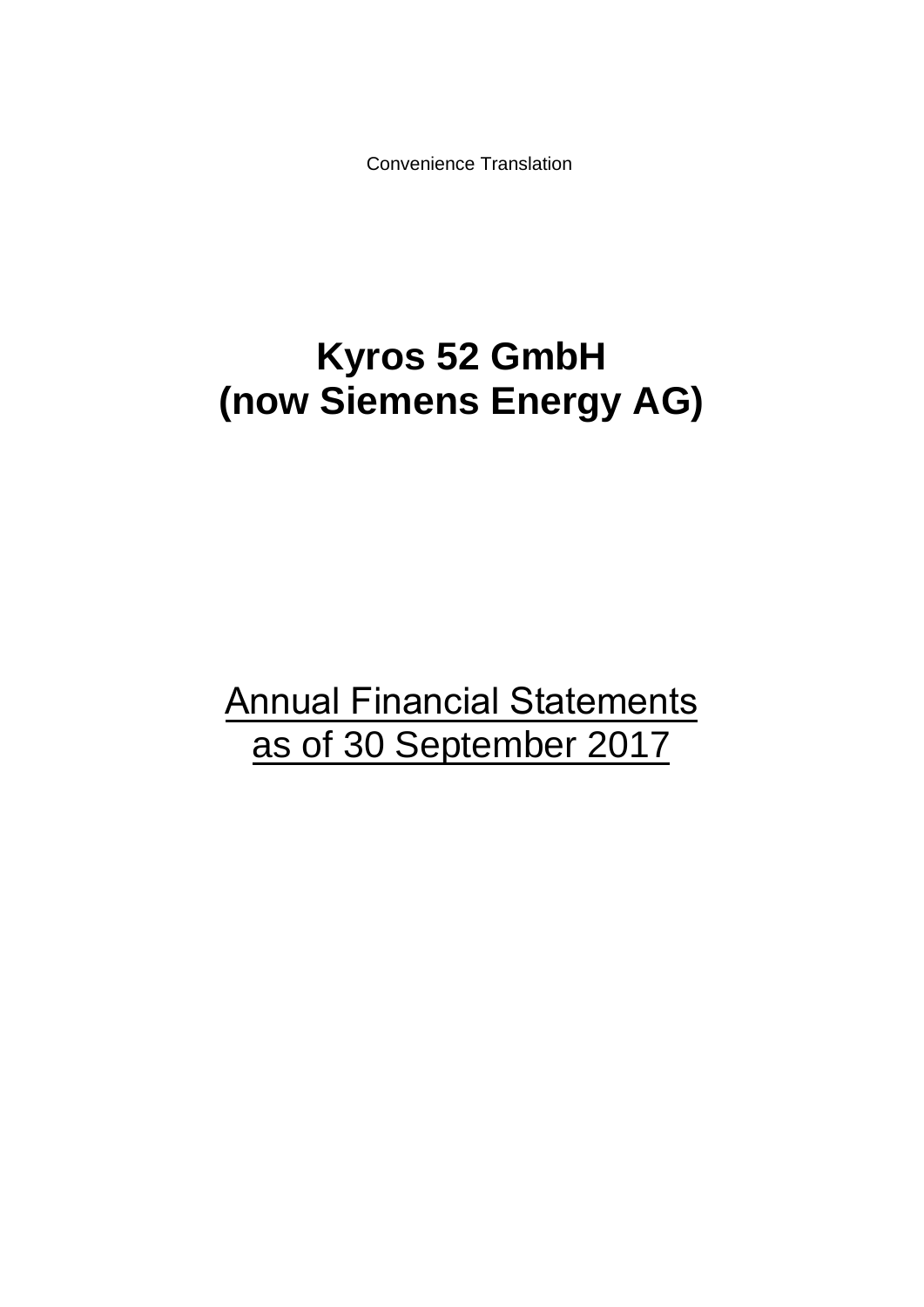

*Translation of the German independent auditor's report concerning the audit of the annual financial statements prepared in German*

### Independent auditor's report

To Kyros 52 GmbH (since 26 September 2019 Kyros 52 Aktiengesellschaft)

### **Opinion**

We have audited the annual financial statements of Kyros 52 GmbH, Hanover (since November 2019 Munich), which comprise the balance sheet as of September 2017 and the income statement for the fiscal year from October 2016 to 30 September 2017.

In our opinion, on the basis of the knowledge obtained in the audit, the accompanying annual financial statements comply, in all material respects, with the requirements of German commercial law applicable to corporations and give a true and fair view of the assets, liabilities and financial position of the Company as of 30 September 2017 and of its financial performance for the fiscal year from 1 October 2016 to 30 September 2017 in compliance with German legally required accounting principles and the partial application of the exemption for micro-entities pursuant to Sec. 264 (1) Sentence 5 HGB ["Handelsgesetzbuch": German Commercial Code].

Pursuant to Sec. 322 (3) Sentence 1 HGB, we declare that our audit has not led to any reservations relating to the legal compliance of the annual financial statements.

#### **Basis for the opinion**

We conducted our audit of the annual financial statements in accordance with Sec. 317 HGB and in compliance with German Generally Accepted Standards for Financial Statement Audits promulgated by the Institut der Wirtschaftsprüfer [Institute of Public Auditors in Germany] (IDW). Our responsibilities under those requirements and principles are further described in the "Auditor's responsibilities for the audit of the annual financial statements" section of our auditor's report. We are independent of the Company in accordance with the requirements of German commercial and professional law, and we have fulfilled our other German professional responsibilities in accordance with these requirements. We believe that the audit evidence we have obtained is sufficient and appropriate to provide a basis for our opinion on the annual financial statements.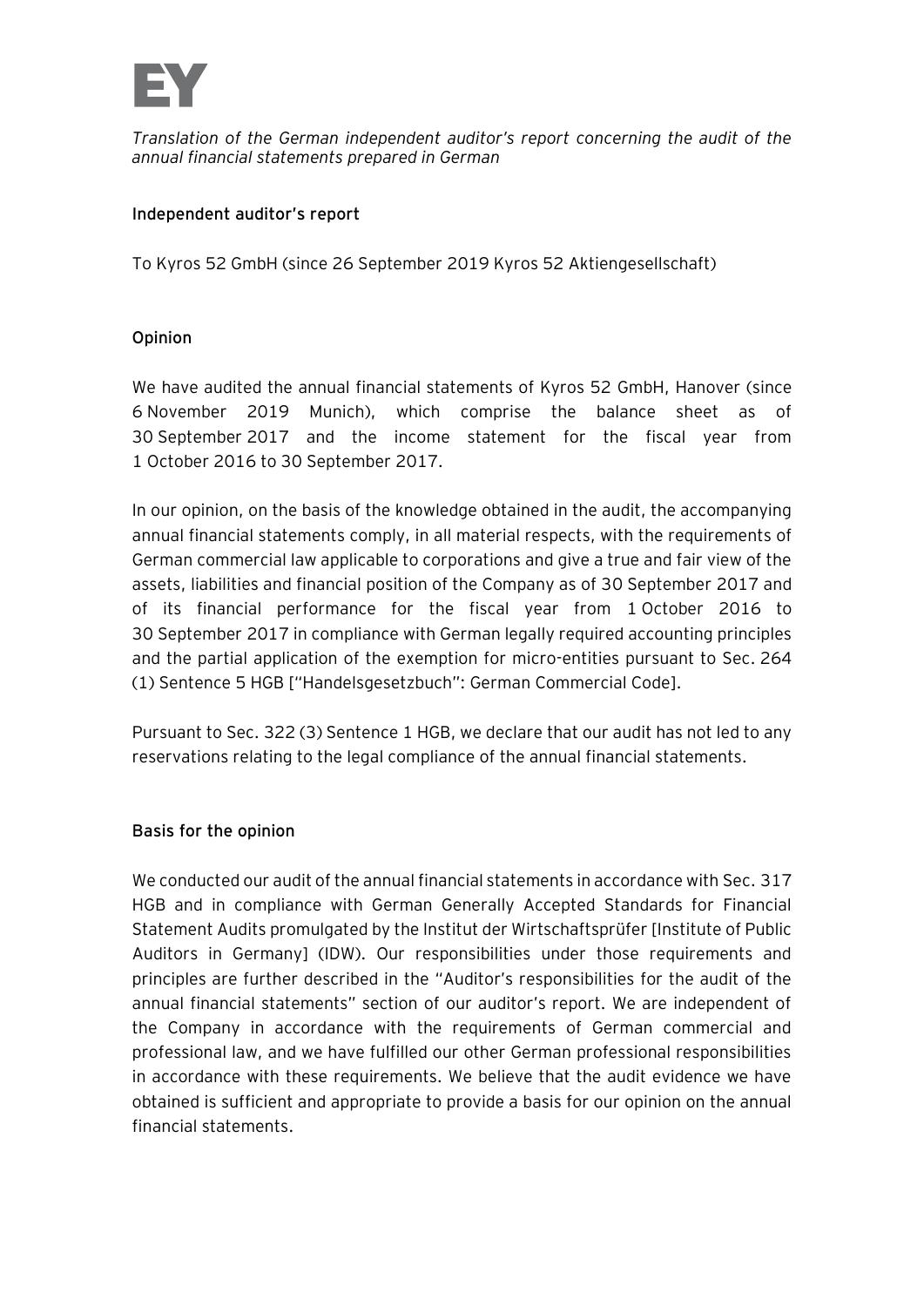## **Responsibilities of the executive directors for the annual financial statements**

The executive directors are responsible for the preparation of the annual financial statements that comply, in all material respects, with the requirements of German commercial law applicable to business corporations, and that the annual financial statements give a true and fair view of the assets, liabilities, financial position and financial performance of the Company in compliance with German legally required accounting principles and partially applying the exemption for micro-entities pursuant to Sec. 264 (1) Sentence 5 HGB. In addition, the executive directors are responsible for such internal control as they, in accordance with German legally required accounting principles, have determined necessary to enable the preparation of annual financial statements that are free from material misstatement, whether due to fraud or error.

In preparing the annual financial statements, the executive directors are responsible for assessing the Company's ability to continue as a going concern. They also have the responsibility for disclosing, as applicable, matters related to going concern. In addition, they are responsible for financial reporting based on the going concern basis of accounting, provided no actual or legal circumstances conflict therewith.

# Auditor's responsibilities for the audit of the annual financial statements

Our objectives are to obtain reasonable assurance about whether the annual financial statements as a whole are free from material misstatement, whether due to fraud or error, and to issue an auditor's report that includes our opinion on the annual financial statements.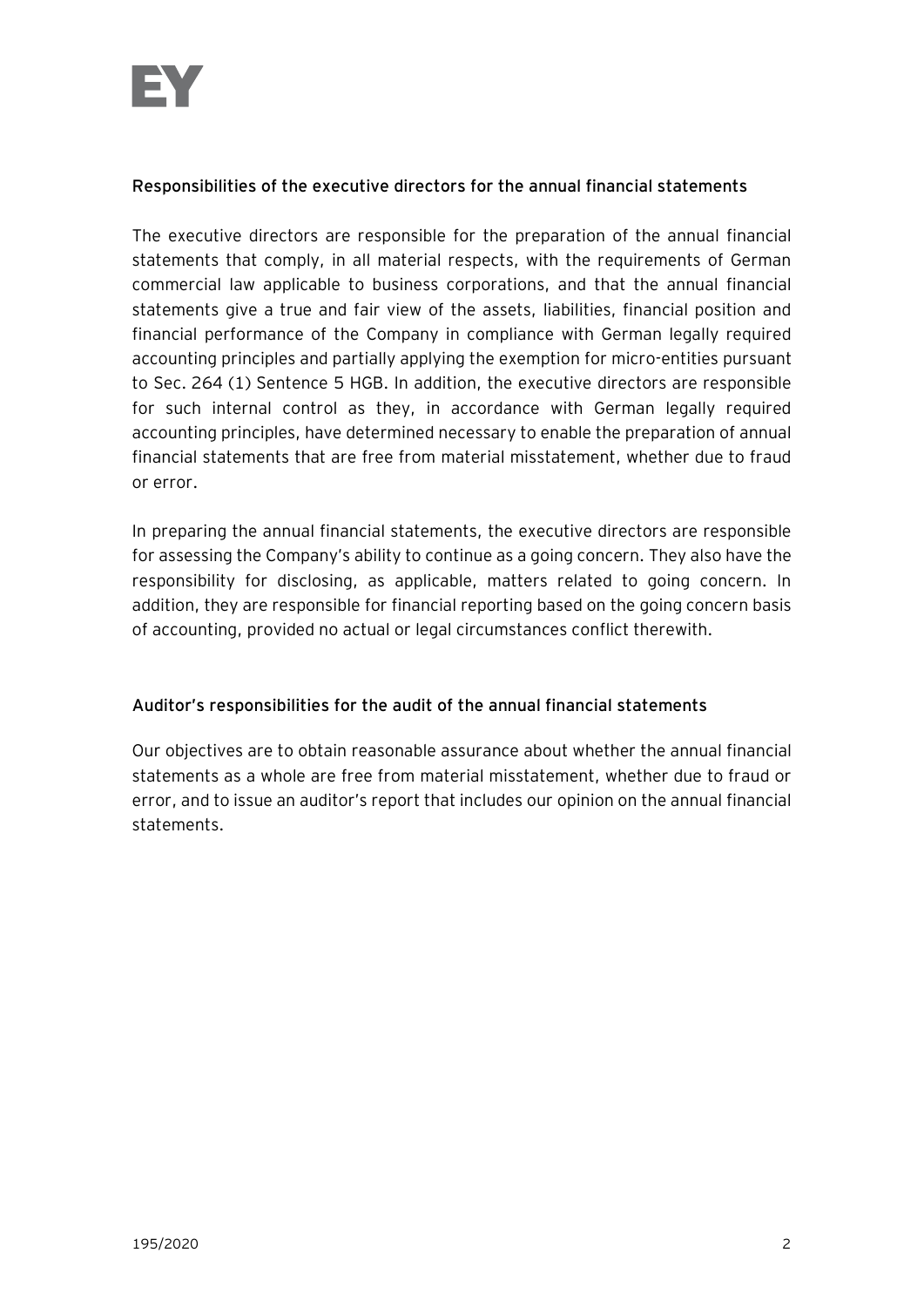

Reasonable assurance is a high level of assurance, but is not a guarantee that an audit conducted in accordance with Sec. 317 HGB and in compliance with German Generally Accepted Standards for Financial Statement Audits promulgated by the Institut der Wirtschaftsprüfer (IDW) will always detect a material misstatement. Misstatements can arise from fraud or error and are considered material if, individually or in the aggregate, they could reasonably be expected to influence the economic decisions of users taken on the basis of these annual financial statements.

We exercise professional judgment and maintain professional skepticism throughout the audit. We also:

- Identify and assess the risks of material misstatement of the annual financial statements, whether due to fraud or error, design and perform audit procedures responsive to those risks, and obtain audit evidence that is sufficient and appropriate to provide a basis for our opinion. The risk of not detecting a material misstatement resulting from fraud is higher than for one resulting from error, as fraud may involve collusion, forgery, intentional omissions, misrepresentations, or the override of internal control.
- Obtain an understanding of internal control relevant to the audit of the annual financial statements in order to design audit procedures that are appropriate in the circumstances, but not for the purpose of expressing an opinion on the effectiveness of this system of the Company.
- Evaluate the appropriateness of accounting policies used by the executive directors and the reasonableness of estimates made by the executive directors and related disclosures.
- Conclude on the appropriateness of the executive directors' use of the going concern basis of accounting and, based on the audit evidence obtained, whether a material uncertainty exists related to events or conditions that may cast significant doubt on the Company's ability to continue as a going concern. If we conclude that a material uncertainty exists, we are required to draw attention in the auditor's report to the related disclosures in the annual financial statements or, if such disclosures are inadequate, to modify our opinion. Our conclusions are based on the audit evidence obtained up to the date of our auditor's report. However, future events or conditions may cause the Company to cease to be able to continue as a going concern.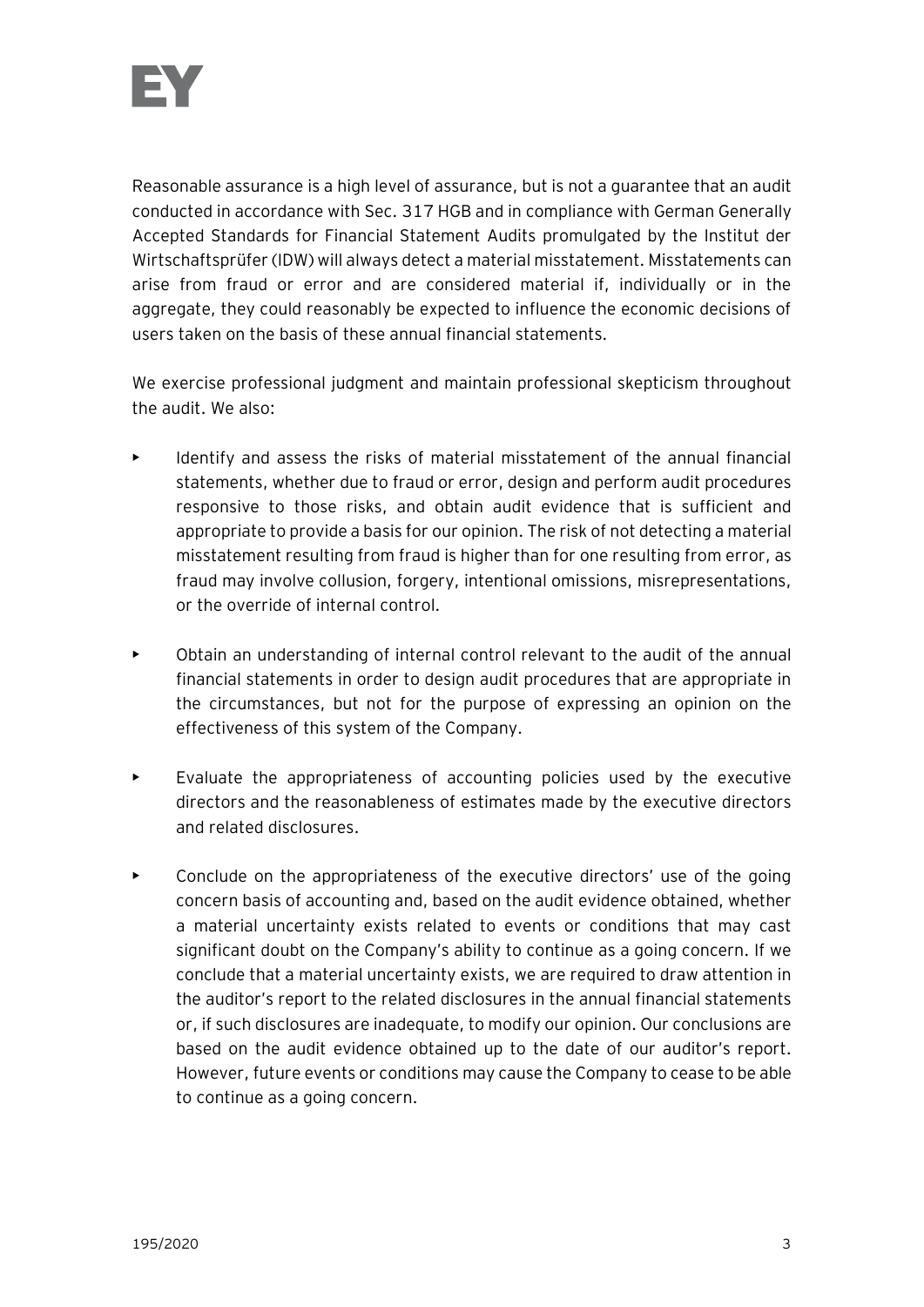

 $\blacktriangleright$  Evaluate the overall presentation, structure and content of the annual financial statements, including the disclosures, and whether the annual financial statements present the underlying transactions and events in a manner that the annual financial statements give a true and fair view of the assets, liabilities, financial position and financial performance of the Company in compliance with German legally required accounting principles and partially applying the exemption for micro-entities pursuant to Sec. 264 (1) Sentence 5 HGB.

We communicate with those charged with governance regarding, among other matters, the planned scope and timing of the audit and significant audit findings, including any significant deficiencies in internal control that we identify during our audit.

Munich, 27 March 2020

Ernst & Young GmbH Wirtschaftsprüfungsgesellschaft

Spannagl Müller Wirtschaftsprüfer Wirtschaftsprüferin [German Public Auditor] [German Public Auditor]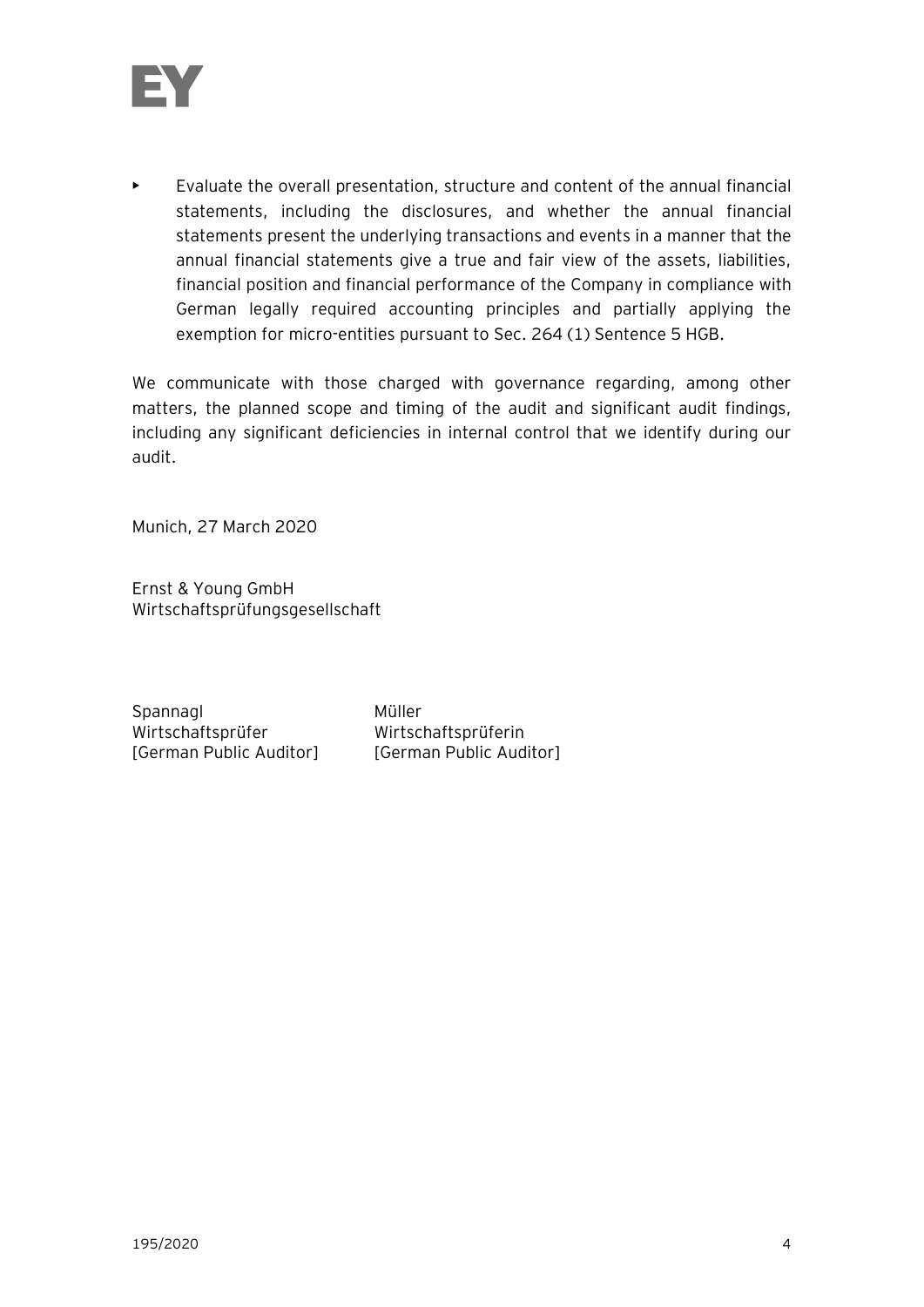#### **Kyros 52 GmbH**

**Company's seat: Hanover; Local Court: Hanover, HRB 215360** 

#### **Balance sheet as at 30 September 2017**

| <b>Assets</b> |                                                                                                                                        | 30.09.2017<br><b>EUR</b> | 30.09.2016<br><b>EUR</b> | Shareholders' equity and liabilities                                                 | 30.09.2017<br><b>EUR</b>                              | 30.09.2016<br><b>EUR</b>                              |
|---------------|----------------------------------------------------------------------------------------------------------------------------------------|--------------------------|--------------------------|--------------------------------------------------------------------------------------|-------------------------------------------------------|-------------------------------------------------------|
|               | A. Current assets                                                                                                                      |                          |                          | A. Shareholders' equity                                                              |                                                       |                                                       |
| ь.            | Receivables and other assets<br>Receivables from affiliated companies<br>thereof from shareholder: EUR 14.922,07 (prior year EUR 0,00) | 84.068,89                | 99.736,04                | <b>Common stock</b><br>Additional paid-in capital<br><b>Accumulated loss</b><br>III. | 93.000,00<br>100.000,00<br>$-15.654,01$<br>177.345,99 | 25.000,00<br>100.000,00<br>$-15.654,01$<br>109.345,99 |
|               | II. Cash in banks                                                                                                                      | 93.294,10                | 24.981,20                | <b>B.</b> Accruals<br>Other accruals                                                 | 0,00                                                  | 50,00                                                 |
|               |                                                                                                                                        | 177.362,99               | 124.717,24               | C.<br>Liabilities<br>Liabilities to banks<br>Liabilities to affiliated companies     | 17,00<br>0,00<br>177.362,99                           | 0,00<br>15.321,25<br>124.717,24                       |

Hanover, October 13, 2017

sgd. Wolfgang Seltmann sgad. Carina Schätzl